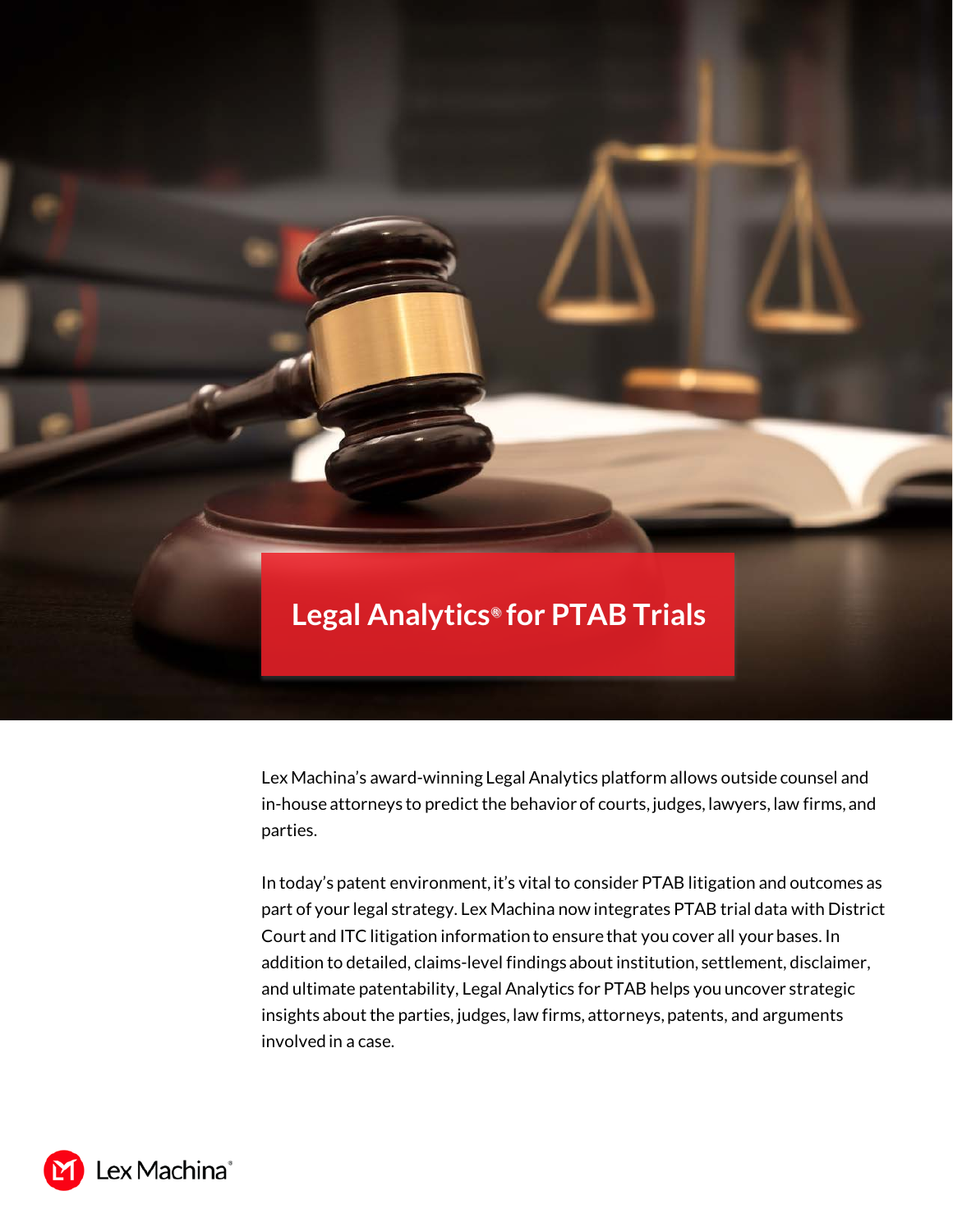## Overview At-A-Glance

Lex Machina's unique Trial Flow analytics provides a quick and easy visual explanation of the trial stages in the PTAB cases you care about. Are these trials getting instituted? Are they going to Final Decision or settling? Who's winning—the Petitioner or the Patent Owner?

# Get The Complete Picture

Size up parties, law firms, and attorneys across District Court, ITC, and PTAB. Determine if a law firm usually represents petitioners or patent owners and analyze the law firm's experience before PTAB judges. Find out if the patent owner has been challenged before, and on what patents. Get a complete overview of a party's PTAB trials.



### The Right Counsel

Use Lex Machina's Law Firm Analytics to find the best counsel for your case. See which counsel your peer companies use, which counsel has the most experience before your judge, or even which counsel has the most experience getting trials instituted using §102 arguments.

*"Legal Analytics for PTAB is a crucial asset for litigators who want to develop a comprehensive winning strategy for resolving patent disputes, at PTAB or in district court."* 

*– Crowell Moring*